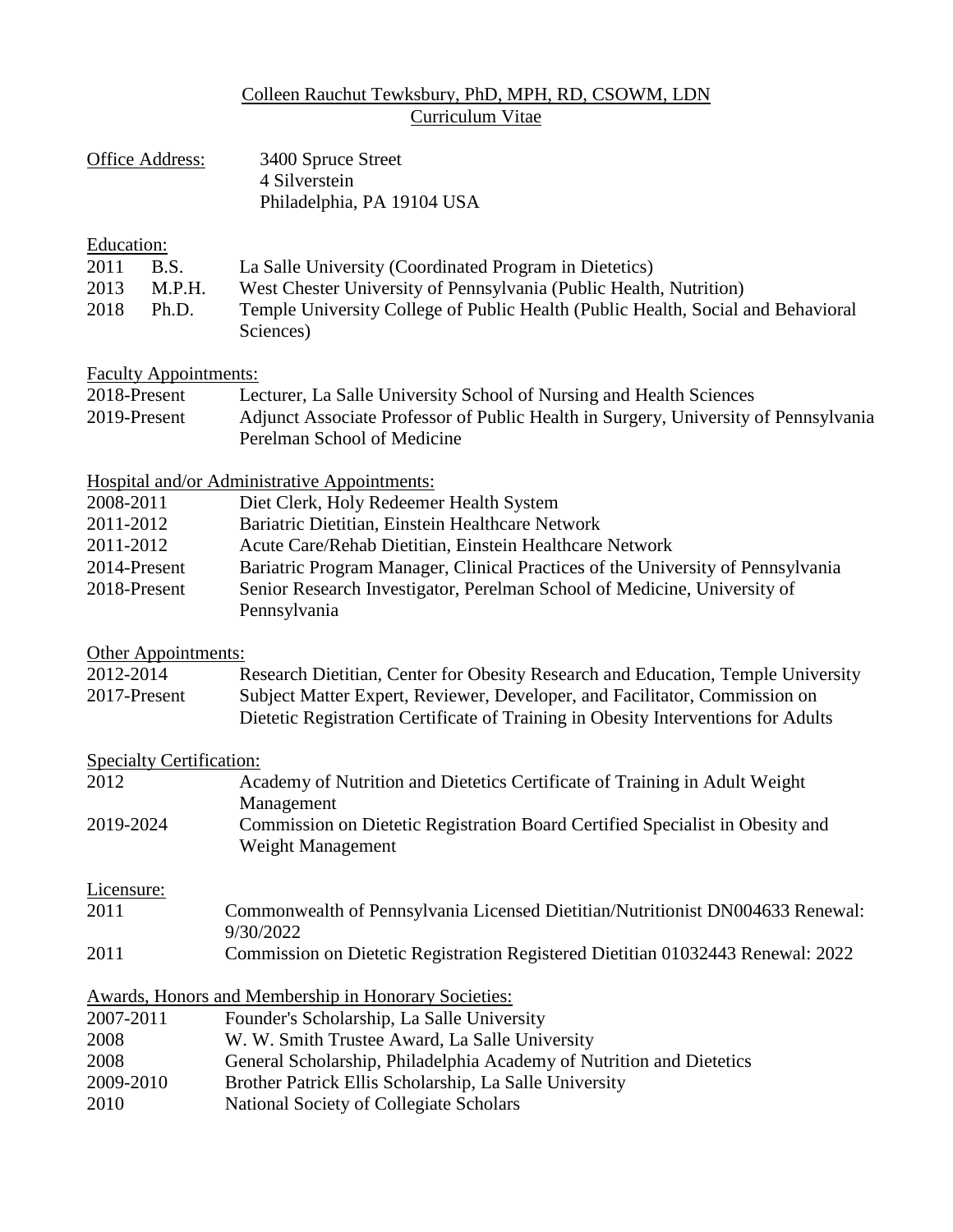| 2011          | Student Activities Award, La Salle University                                                                           |
|---------------|-------------------------------------------------------------------------------------------------------------------------|
| 2011          | Magna Cum Laude, La Salle University                                                                                    |
| 2011          | G. Jane Hartman Memorial Scholarship, Academy of Nutrition and Dietetics                                                |
|               | Foundation                                                                                                              |
| 2011          | General Scholarship, Pennsylvania Academy of Nutrition and Dietetics                                                    |
| 2012          | Billye June Eichelberger Scholarship, Academy of Nutrition and Dietetics                                                |
|               | Foundation                                                                                                              |
| 2013          | Public Health Traineeship Scholarship, Health Resources and Services<br>Administration                                  |
| 2014          | Frances E. Fischer Memorial Scholarship, Academy of Nutrition and Dietetics                                             |
|               | Foundation                                                                                                              |
| 2015 and 2016 | Patsyjane O'Malley Memorial Scholarship, Academy of Nutrition and Dietetics                                             |
|               | Foundation                                                                                                              |
| 2016          | Team of the Year Award, Clinical Practices of the University of Pennsylvania                                            |
| 2018          | Digital Innovation Enterprise Award, Philadelphia Allegiance for Capital and                                            |
|               | Technologies                                                                                                            |
| 2019          | Excellence Award in Emerging Research Outcomes, Academy of Nutrition and                                                |
|               | Dietetics Weight Management Dietetic Practice Group                                                                     |
| 2019          | Emerging Dietetic Leader Award, Pennsylvania Academy of Nutrition and Dietetics                                         |
|               |                                                                                                                         |
|               | Memberships in Professional and Scientific Societies and Other Professional Activities:                                 |
| National:     |                                                                                                                         |
| 2008-Present  | Academy of Nutrition and Dietetics (Spokesperson 2020-Present)                                                          |
| 2011-Present  | Commission on Dietetic Registration, Interdisciplinary Specialist Certification in                                      |
|               | Obesity and Weight Management Exam (Subject Matter Expert 2016-Present,                                                 |
|               | Specialist Certification Panel Member 2020-Present)                                                                     |
|               |                                                                                                                         |
| 2012-2019     | Academy of Nutrition and Dietetics Thirty and Under Interest Group                                                      |
| 2012-Present  | Academy of Nutrition and Dietetics Weight Management Dietetic Practice Group<br>(Newsletter Article Reviewer 2013-2016) |
| 2012-Present  | The Obesity Society (Early Career Representative, Clinical Committee 2015-2017)                                         |
| 2015-Present  | American Society for Metabolic and Bariatric Surgery, (Integrated Health                                                |
|               |                                                                                                                         |
|               | Communications Committee 2020-Present)                                                                                  |
| 2016-Present  | Academy of Nutrition and Dietetics Research Dietetic Practice Group                                                     |
| 2017-Present  | <b>Obesity Action Coalition</b>                                                                                         |
| 2019-Present  | Academy of Nutrition and Dietetics Nutrition Educators Practice Group                                                   |
| Local:        |                                                                                                                         |
| 2008-Present  |                                                                                                                         |
|               | Pennsylvania Academy of Nutrition and Dietetics (District Email Manager 2011-                                           |
|               | 2016, Philadelphia Chair 2017-2018, President-elect 2019-2020, President 2020-                                          |
|               | Present)                                                                                                                |
| 2008-Present  | Pennsylvania Academy of Nutrition and Dietetics Foundation (Secretary 2018-2019)                                        |
| 2010-Present  | Philadelphia Academy of Nutrition and Dietetics (Scholarship Chair 2011-2012,                                           |
|               | Nominating Chair 2014-2016, President-elect 2016-2017, President 2017-2018,                                             |
|               | Immediate Past President 2018-2019)                                                                                     |
| 2017-Present  | La Salle University School of Nursing and Health Sciences Advisory Board (Board                                         |
|               | Member 2017-Present)                                                                                                    |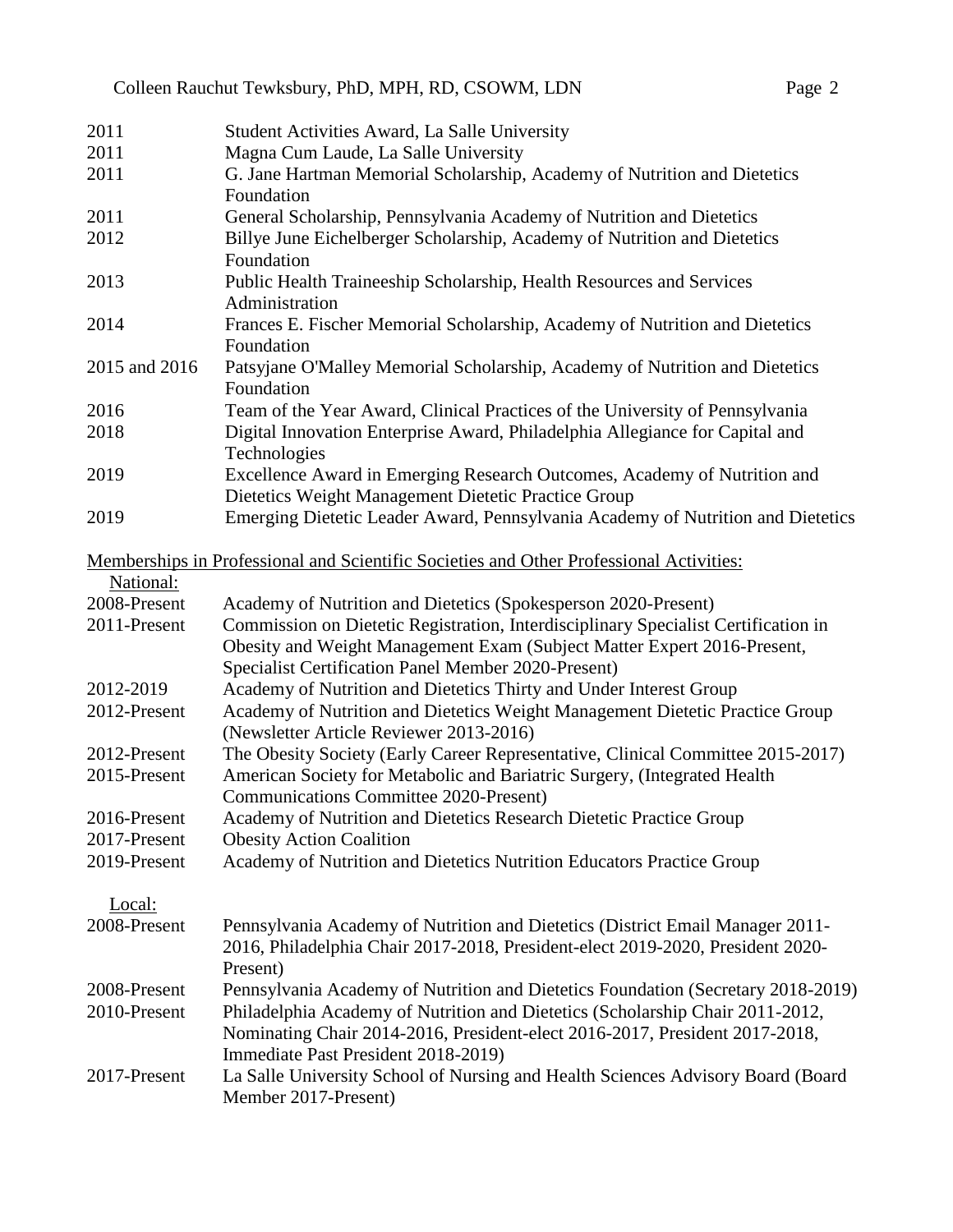| Peer Review: |                                                                                        |
|--------------|----------------------------------------------------------------------------------------|
| 2021-Present | <b>Associate Editor, Obesity Surgery</b>                                               |
| 2018-Present | Reviewer, British Medical Journal Open                                                 |
| 2018         | Ad Hoc Reviewer, Journal of the Academy of Nutrition and Dietetics                     |
| 2019-Present | Reviewer, Surgery for Obesity and Related Disorders                                    |
| 2020-Present | Reviewer, Obesity                                                                      |
| 2020-Present | Reviewer, Obesity Research & Clinical Practice                                         |
| 2020-Present | Reviewer, Frontiers in Nutrition                                                       |
| 2020-Present | Reviewer, BMC Medical Research Methodology                                             |
|              | Major Academic and Clinical Teaching Responsibilities:                                 |
| 2011-Present | Clinical Preceptor, Dietetic Interns, La Salle University Coordinated Program in       |
|              | Dietetics, Clinical Practices of the University of Pennsylvania                        |
| 2012-2013    | Clinical Preceptor, Dietetic Interns, University of Delaware, Temple University        |
| 2014-Present | "Nutrition Management of the Bariatric Surgery Patient," La Salle University           |
|              | Coordinated Program in Dietetics, March 2014, March 2015, March 2016, March            |
|              | 2017, March 2018, March 2019, February 2020                                            |
| 2014-Present | "Bariatric Surgery," Nutrition Case Studies, University of Pennsylvania School of      |
|              | Nursing, September 2014, September 2015, February 2016, October 2016, November         |
|              | 2017, November 2018                                                                    |
| 2014-Present | "Bariatric Surgery for Treatment of Severe Obesity," Obesity and Society, University   |
|              | of Pennsylvania School of Nursing, September 2014, September 2015, November            |
|              | 2016, March 2017, November 2017, March 2018, November 2018                             |
| 2014-Present | "Program overview, quality improvement, and research." Annual Bariatric Education      |
|              | Day, University of Pennsylvania Health System                                          |
| 2015-Present | Clinical Preceptor, Dietetic Interns, Drexel University, Clinical Practices of the     |
|              | University of Pennsylvania                                                             |
| 2015-2016    | Clinical Preceptor, Nutrition Fellow, Children's Hospital of Philadelphia, Clinical    |
|              | Practices of the University of Pennsylvania                                            |
| 2015-Present | Clinical Preceptor, Dietetic Intern, Sodexo, Clinical Practices of the University of   |
|              | Pennsylvania                                                                           |
| 2015         | "1-2nd Year Medical Student Workshop Series; Weight Sensitivity: Applied Practice"     |
|              | University of Pennsylvania, Perelman School of Medicine                                |
| 2016-Present | Department of Surgery Harrison Mentoring Program, Mentor                               |
| 2016         | Clinical Preceptor, Dietetic Experience, University of Delaware, Clinical Practices of |
|              | the University of Pennsylvania                                                         |
| 2016-2017    | Clinical Preceptor, Dietetic Interns, Medical University of South Carolina, Clinical   |
|              | Practices of the University of Pennsylvania                                            |
| 2016         | "Behavior Change in Nutrition Counseling: Applied Practice," University of             |
|              | Pennsylvania Health System                                                             |
| 2017         | Experiential Engagement Mentor, Doctor of Nursing Practice Program, Wilmington         |
|              | University, Clinical Practices of the University of Pennsylvania                       |
| 2018-Present | "Obesity," Culinary Medicine Course, University of Pennsylvania, Perelman School of    |
|              | Medicine, September 2018, February 2019, May 2020                                      |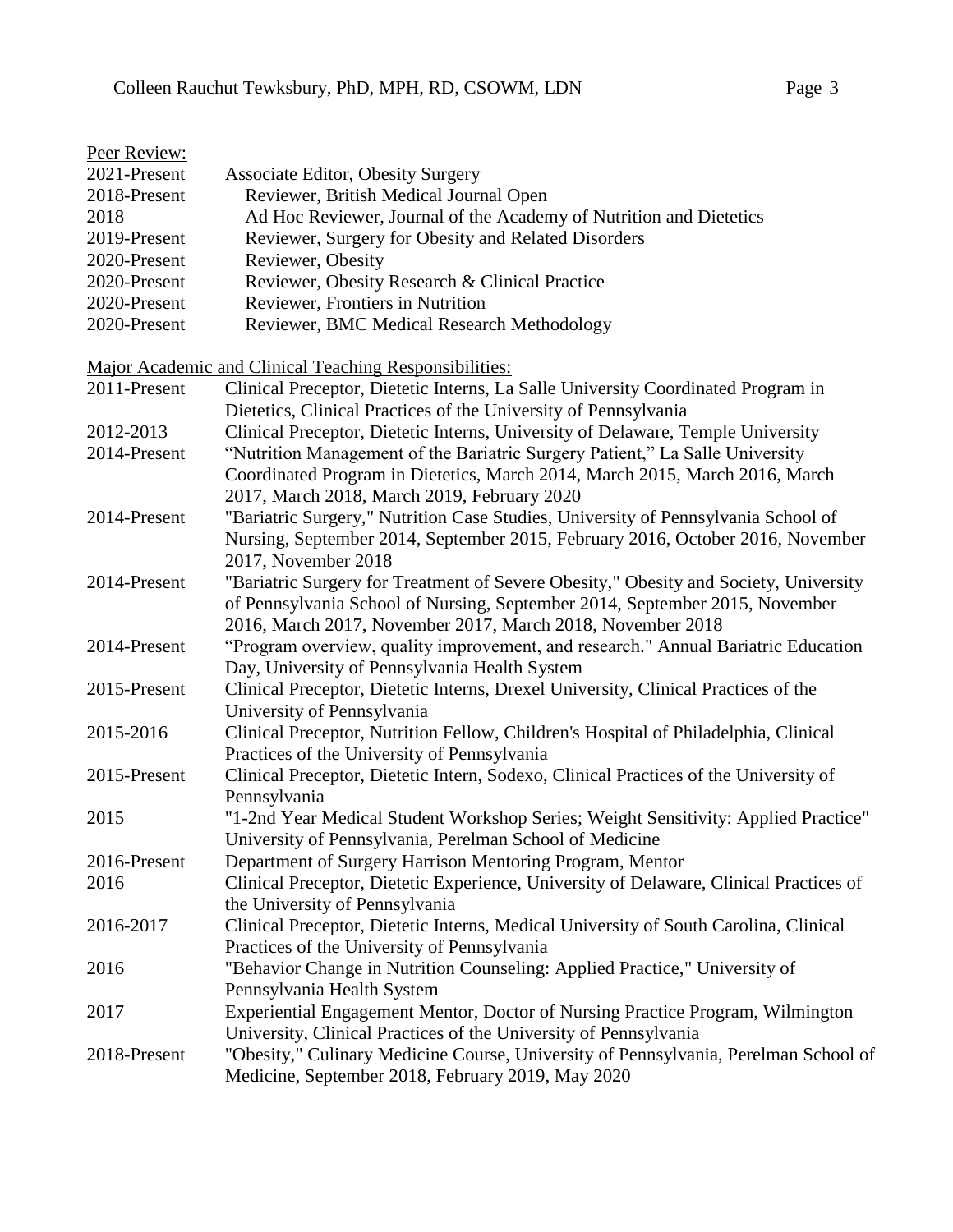| 2018-Present                 | Community Nutrition Course, Department of Urban Public Health and Nutrition, La<br>Salle University |
|------------------------------|-----------------------------------------------------------------------------------------------------|
| 2019-Present                 | Clinical Preceptor, West Chester University of Pennsylvania, Clinical Practices of the              |
|                              | University of Pennsylvania                                                                          |
| 2019-Present                 | Clinical Preceptor, University of Southern California, Clinical Practices of the                    |
|                              | University of Pennsylvania                                                                          |
| 2019-Present                 | Didactic Program Preceptor, Immaculata University, Clinical Practices of the                        |
|                              | University of Pennsylvania                                                                          |
|                              | Lectures by Invitation (Last 5 years):                                                              |
| Sep, 2016                    | "RD Breakfast Series: Best Practices in Weight Management" Villanova University                     |
|                              | Center for Obesity Prevention and Education                                                         |
| Sep, 2018                    | "Obesity Paradox," Recognizing and Treating Malnutrition in Special Populations                     |
|                              | Webinar Series, Academy of Nutrition and Dietetics                                                  |
| Nov, 2018                    | "Pre-Operative Medical Weight Management," Obesity Week American Society for                        |
|                              | Metabolic and Bariatric Integrated Health Nutrition Course                                          |
| Nov, 2018                    | "Stump the Experts," Panelist, Obesity Week, Nashville, TN                                          |
| Nov, 2018                    | "National Post-Bariatric Surgery Outcomes in Patients with Kidney Disease," Obesity                 |
|                              | Week, Nashville, TN                                                                                 |
| Nov, 2018                    | "The Relationship between the Frequency and Duration of the Preoperative                            |
|                              | Assessment Process and Early Postoperative Weight Loss," Obesity Week, Nashville,                   |
|                              | <b>TN</b>                                                                                           |
| Apr, 2019                    | "Adult Obesity Treatment," Lifecycle Nutrition, Temple University College of Public                 |
|                              | Health                                                                                              |
| Apr, 2019                    | "Bariatric Surgery as a Bridge to Kidney Transplantation," TriState Renal Dietitians                |
|                              | Association                                                                                         |
| Sept, 2019                   | "Improving the Patient Experience: Nutrition Perspective," 16 <sup>th</sup> Annual Bariatric        |
|                              | Summit, Memphis, TN                                                                                 |
| Sept, 2019                   | "Eating Disorder or Disordered Eating?" 16th Annual Bariatric Summit, Memphis,                      |
|                              | TN                                                                                                  |
| Oct, 2019                    | "Preoperative Medical Weight Management," Michigan Bariatric Society- State                         |
|                              | <b>Chapter Annual Meeting</b>                                                                       |
| Oct, 2019                    | "Bariatric Surgery as a Bridge to Kidney Transplantation," Penn Medicine Kidney                     |
|                              | <b>Transplant Symposium</b>                                                                         |
| Nov, 2019                    | "Patients Bridging to Organ Transplant," Obesity Week, Las Vegas, NV                                |
| Nov, 2019                    | "Communicating Complex Concepts to Patients," Obesity Week, Las Vegas, NV                           |
| Jan, 2020                    | "Preoperative Nutrition Management of Bariatric Surgery Patients," Webinar,                         |
|                              | Military Families Learning Network                                                                  |
| Jan, 2020                    | "Nutrition Care in Bariatric Surgery," Penn Medicine Nutrition Symposium                            |
|                              | <b>Organizing Roles in Scientific Meetings:</b>                                                     |
| Mar, 2017                    | Moderator. "Building a Virtual Private Practice." Philadelphia Academy of Nutrition                 |
|                              | and Dietetics                                                                                       |
| Sep, 2017                    | Committee Member, Walk from Obesity Philadelphia, PA                                                |
| $\overline{\text{Now}}$ 2018 | Co-Director Integrated Health Nutrition Obesity Week Course Nashville TN                            |

Nov, 2018 Co-Director, Integrated Health Nutrition Obesity Week Course Nashville, TN<br>Jun, 2019 Committee Member, Walk from Obesity Philadelphia, PA Committee Member, Walk from Obesity Philadelphia, PA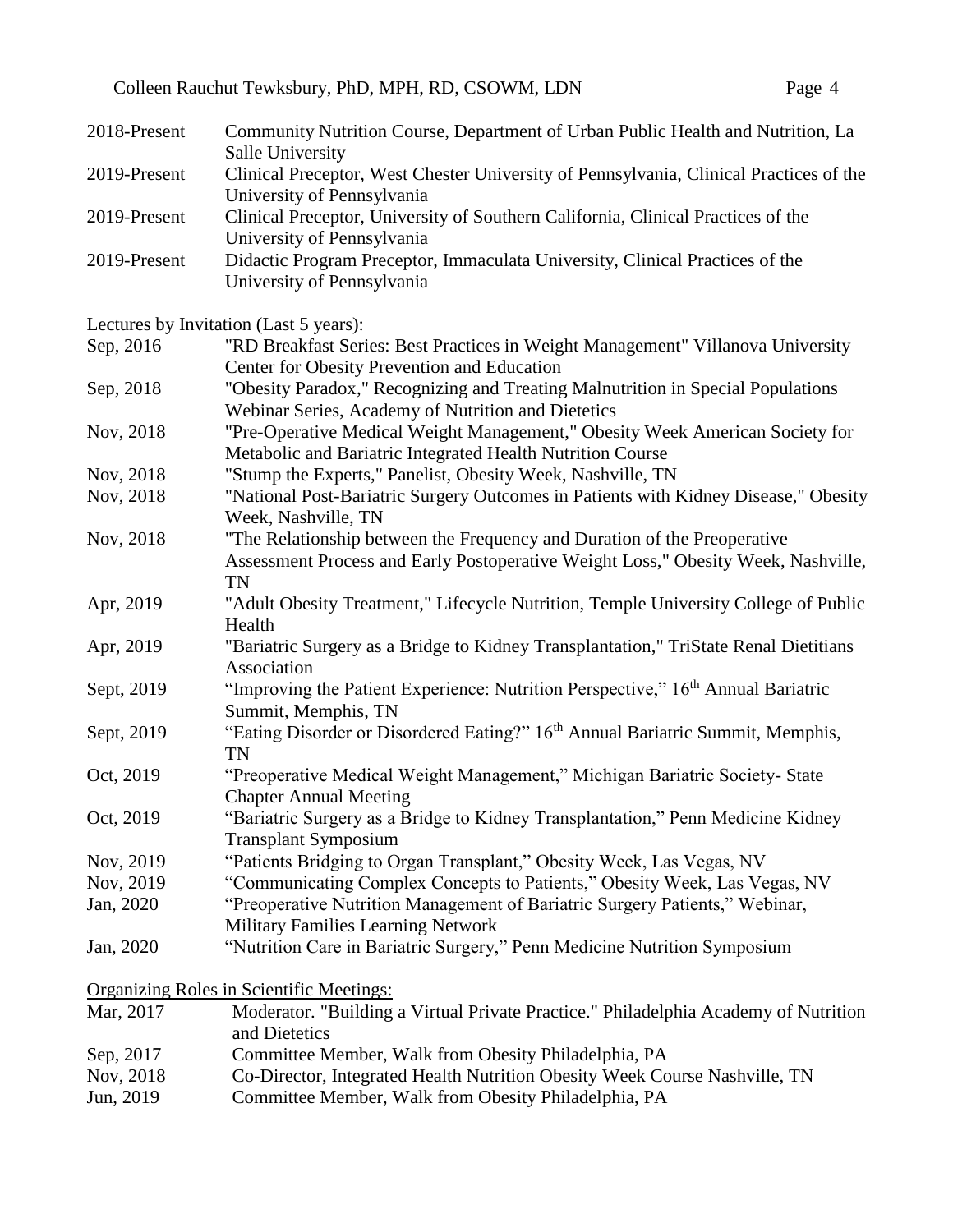- 
- Feb, 2020 Moderator, "Harnessing Social Media and Software Applications to Engage and Maintain Patients Undergoing Bariatric Surgery." American Society for Metabolic and Bariatric Surgery

Bibliography:

Research Publications, peer reviewed:

- 1. Lent M R, Vander Veur SS, Mallya G, McCoy TA, Sanders TA, Colby L, Rauchut **Tewksbury C**, Lawman HG, Sandoval B, Sherman S, Wylie-Rosett J, Foster GD: Corner store purchases of adults, adolescents and children: Items, nutritional characteristics and amount spent. Public Health Nutrition 13: 1-7, 2014.
- 2. Chen EY, Olino TM, Conklin CJ, Mohamed FB, Hoge FB, Foster GD, GN-BO Study Group, Arlt JM, Eneva K, Kidd JR, Kidd KR, Lent MR, Murray S, Newberg A, **Tewksbury C**, Vander Veur SS, Yiu A: Genetic and neural predictors of behavioral weight loss treatment: A preliminary study. Obesity 25(1): 66-75, 2016.
- 3. Lent MR, Vander Veur SS, Peters JC, Herring SJ, **Tewksbury C**, Wojtanowski AC, Hill JO, Foster GD: Initial weight loss goals: have they changed and do they matter? Obesity Science & Practice 2(2): 154-161, 2016.
- 4. Neylan CJ, Damrauer SM, Kelz RR, Farrar JT, Dempsey DT, Lee MK, Karakousis CG, **Tewksbury CM**, Pickett-Blakely OE, Williams NN, Dumon KR: The Role of BMI Class in Cholecystectomy Following Acute Cholecystitis: An ACS NSQIP Analysis. Surgery 160(3): 699-707, 2016.
- 5. Williams AD, So A, Synnestvedt M, **Tewksbury CM**, Kontos D, Hsiehm M-K, et al: Mammographic breast density decreases after bariatric surgery. Breast Cancer Research and Treatment Page: 1-8, 2017.
- 6. Cohen JB, **Tewksbury CM**, Landa ST, Williams NN and Dumon KR : National Postoperative Bariatric Surgery Outcomes in Patients with Chronic Kidney Disease and End-Stage Kidney Disease. Obesity Surgery 3: 975-982, March 2019.
- 7. **Tewksbury CM**, Crowley N, Parrott JM, Andromalos L, Isom KA, Smith E, Allison KC: Weight Loss Prior to Bariatric Surgery and 30-Day Mortality, Readmission, Reoperation, or Intervention: An Analysis of 349,016 Bariatric Surgery Cases. Obesity Surgery. Obesity Surgery Page: 1-7, June 2019.
- 8. Cohen J, Lim MA, **Tewksbury CM**, Landa ST, Trofe-Clark J, Abt PL, Williams NN, Dumon KR, Goral S.: Bariatric Surgery Before and After Kidney Transplantation: Long-Term Weight Loss and Allograft Outcomes. Surgery for Obesity and Related Diseases 2019.
- 9. Foster MW, Gershuni VM, **Tewksbury CM**, Giri JS, Dumon KR, Rame JE, NN Williams: Laparoscopic Sleeve Gastrectomy Carries a Lower Perioperative Mortality including Sudden Cardiac Death Over Roux-En-Y Gastric Bypass in Patients with a Prior Cardiac History. Obesity Surgery 30(3): 812-818, 2020.
- 10. Prout Parks E, Finnerty D, Panganiban J, Frasso R, Bishop-Gilyard C, **Tewksbury CM**, Williams NN, Dumon K, Cordero G, Hill DL, Sarwer DB: Perspectives of Adolescents with Severe Obesity on Social Media Support in Preparation for the Weight-Loss Surgery: A Qualitative Study. BMC Pediatrics 20(1): 1-7, 2020.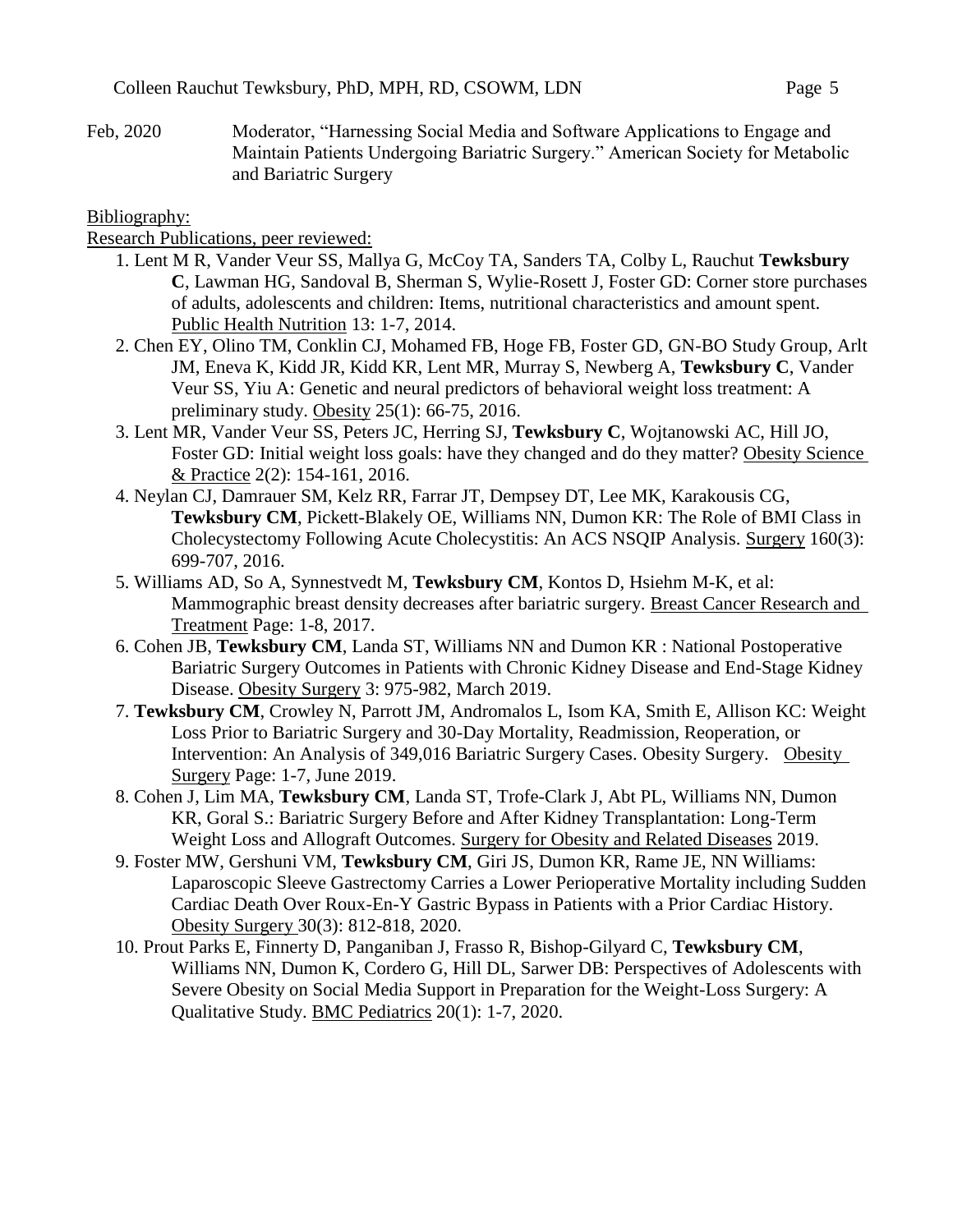- 
- 11. **Tewksbury CM**, Wu J, Allison KC, Gardiner H, Dumon KR, Williams NN, Sarwer DB: Pre-Bariatric Surgery Care and Postoperative Outcomes: Increased Number of Visits Associated with Smaller Weight Losses over First 2 Postoperative Years. Surgery for Obesity and Related Diseases 15(9): 1548-1553, 2019.
- 12. **Tewksbury CM**, Geng Z, Foster M, Gershuni V, Dumon KR, Rame JE, Groeneveld PW, Williams NN. Validation and Improvement of a Highly Predictive Bariatric Surgery Mortality Risk Calculator to Include Sleeve Gastrectomy Using MBSAQIP 2015-2017 Data. Surgery for Obesity and Related Diseases. 2020

## Research Publications, peer-reviewed reviews:

- 1. **Tewksbury CM**: Preoperative Weight Loss for Bariatric Surgery: Benefits and Risks. Weight Management Matters Page: 2-4, 2015.
- 2. Neylan CJ, Dempsey DT, **Tewksbury CM**, Williams NN, Dumon KR: Endoscopic treatments of obesity: a comprehensive review. Surgery for Obesity and Related Diseases 16: 51-4, Feb 2016.
- 3. **Tewksbury CM**, Williams NN, Dumon KR, Sarwer DB: Preoperative Medical Weight Management: a Review and Reconsideration. Obesity Surgery 27(28): 208-214, 2017.
- 4. Sarwer DB, Allison KC, Spitzer J, Wadden T, Ashare R, **Tewksbury C**, Edwards M, McCuen-Wurst C, LaGrotte C, Williams NN, Wu J: Psychopathology, Disordered Eating, and Impulsivity as Predictors of Outcomes of Bariatric Surgery. Surgery for Obesity and Related Diseases 15(4): 650-655, April 2019.
- 5. Foster MW, **Tewksbury CM**, Hoeltzel G, Williams NN, Rame JE. At the Heart of Severe Obesity: Chronic Heart Failure and the Role of Bariatric Surgery. Bariatric Times. 2020
- 6. **Tewksbury CM**: Weight Bias from a Socio-Ecological Perspective. Weight Management Matters, Fall 2020.

Contributions to peer-reviewed research publications, participation cited but not by authorship:

- 1. Peters, JC, Wyatt, H. R., Foster, GD, Pan Z, Wojtanowski AC, Vander Veur SS, Herring SJ, Brill C, Hill JO.: The effects of water and non-nutritive sweetened beverages on weight loss during a 12-week weight loss treatment program. Obesity 22: 1415-1421, 2014.
- 2. Peters JC, Beck J, Cardel M, Wyatt HR, Foster GD, Pan Z, Wojtanowski AC, Vander Veur SS, Herring SJ, Brill C, Hill JO. : The effects of water and non-nutritive sweetened beverages on weight loss and weight maintenance: A randomized clinical trial. Obesity 24: 297-304, 2016.

## Abstracts (Last 4 years):

- 1. Neylan C, Dumon K, **Tewksbury CM**, Dempsey D, Williams NN, Pickett-Blakely O: The Prevalence and Severity of Irritable Bowel Syndrome in Bariatric Surgery Candidates. The Obesity Society, Obesity Week, New Orleans, LA November 2016.
- 2. **Tewksbury C**, Dumon K, Hesson L, Kotwicki M, Pickett-Blakely O, Stavola S, Warner-Grimsley S, Zipay J and Williams N: Use of an electronic patient tracking system in an outpatient bariatric surgery setting and patient wait times. Surgery for Obesity and Related Diseases 12(7): 153-154, 2016.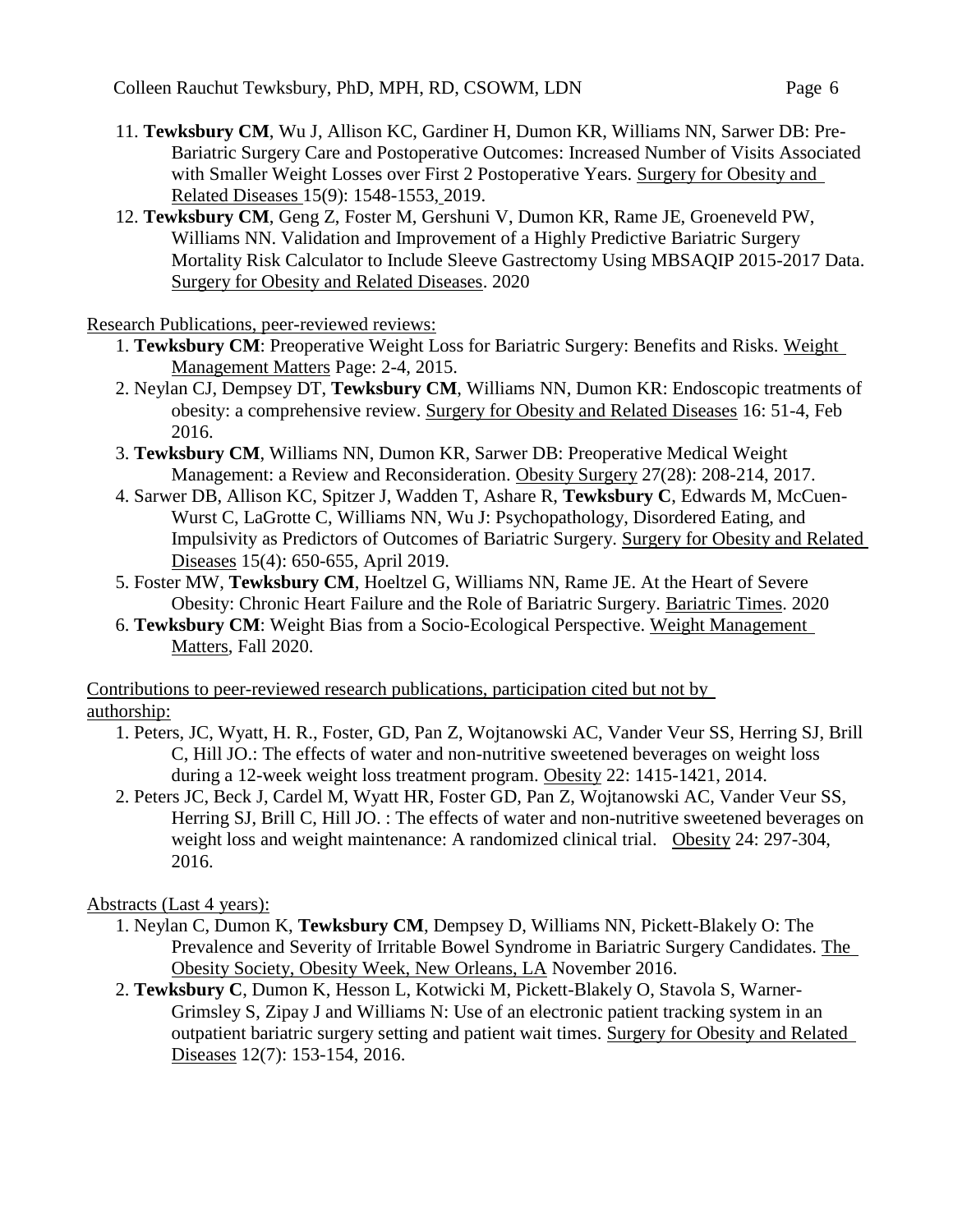- 3. **Tewksbury C**, Williams N, Hesson L, Korus G, Pickett-Blakely O, Raper S, Wernsing D, Zipay J and Dumon K: Multidisciplinary Committee in the Care of High-Risk Bariatric Surgery Candidates Surgery for Obesity and Related Diseases 12(7): 154-155, 2016.
- 4. Owei L, Landa ST, **Tewksbury C**, Cohen J, Lim M, Dempsey D, Abt P, Williams N, Dumon K: Bariatric Surgery as a Bridge to Transplantation in the End Stage Renal Disease Population with Obesity. Surgery for Obesity and Related Diseases 13(10): 148-149, 2017.
- 5. Owei L, Landa ST, **Tewksbury C**, Cohen J, Lim M, Dempsey D, Abt P, Williams N, Dumon K: Comparing Postoperative Bariatric Surgery Outcomes in Patients with and without Chronic Kidney Disease. Surgery for Obesity and Related Diseases 13(10): 176-177, 2017.
- 6. Cohen J, Lim MA, **Tewksbury CM**, Landa ST, Trofe-Clark J, Abt PL, Williams NN, Dumon KR, Goral S: Bariatric Surgery Before and After Kidney Transplantation: Long-Term Weight Loss and Allograft Outcomes. 2018 American Transplant Congress 2018.
- 7. Malinovitch AE, Williams AD, Hill C, Goldbach M, **Tewksbury CM**, Kontos D, Conant EF, Dumon KR and Tchou JC: Breast Density Changes with Weight Gain/Loss after Bariatric Surgery. Journal of the American College of Surgeons 227(4): e79, 2018.
- 8. Spitzer JC, Sarwer DB, Allison KC, Ashare RL, Wadden TA, McCuen-Wurst C, LaGrotte C, Perez A, **Tewksbury C**, Williams NN and Edwards M: The relationship between psychopathology, disordered eating, and impulsivity in patients seeking bariatric surgery. Surgery for Obesity and Related Diseases 14(11): s91, 2018.
- 9. **Tewksbury C**, Cassella L, Hesson L, Dumon KR and Williams NN: Healthcare Technology Use among Bariatric Surgery Patients. Surgery for Obesity and Related Diseases 14(11): 145, 2018.
- 10. **Tewksbury C**, Cohen J, Landa ST, Pickett-Blakely O, Williams NN and Dumon KR: National Post-Bariatric Surgery Outcomes in Patients with Kidney Disease. Surgery for Obesity and Related Diseases 14(11): s53-s55, 2018.
- 11. **Tewksbury C**, Mulgrew M, Warner-Grimsley S, Countess J, Dumon KR, Williams NN: Qualitative Assessment of Technology Use and Development of a Smartphone App for Bariatric Surgery Patients. Surgery for Obesity and Related Diseases 14(11): 153, 2018.
- 12. **Tewksbury C**, Wu J, Allison KC, Gardiner H, Dumon KR, Williams NN, Sarwer DB: The Relationship between the Frequency and Duration of the Preoperative Assessment Process and Early Postoperative Weight Loss. Surgery for Obesity and Related Diseases 14(11): 68, 2018.
- 13. Hoeltzel GD, Sigmon D, Dumon K, Williams NN, **Tewksbury C**, Pickett-Blakely O. Tu1026– Sociodemographic Factors Associated with Undergoing Bariatric Surgery Among Information Session Attendees. Gastroenterology. 2019 May 1;156(6):S-1482.
- 14. **Tewksbury C**, de Pina LF, Gershuni V, Pickett-Blakely O, Dumon K, Williams N. A588 Is Bariatric Surgery Becoming Safer? Assessing MBSAQIP Data Over a Three-Year Time Period. Surgery for Obesity and Related Diseases. 2019 Oct 1;15(10):S242.
- 15. Tajeu GS, Wu J, **Tewksbury C**, Spitzer JC, Gadegbeku CA, Sarwer D, 2020. Abstract P486: Association Of Psychiatric History With Hypertension Among Adults Who Presented For Bariatric Surgery. Circulation, 141(Suppl\_1), pp.AP486-AP486.

Editorials, Reviews, Chapters, including participation in committee reports (print or other media):

1. Sarwer DB, **Tewksbury CM**, Polonsky H: Obesity and Body Image Dissatisfaction. Handbook of Obesity Treatment, 2nd Edition. New York: Guilford Press 2018.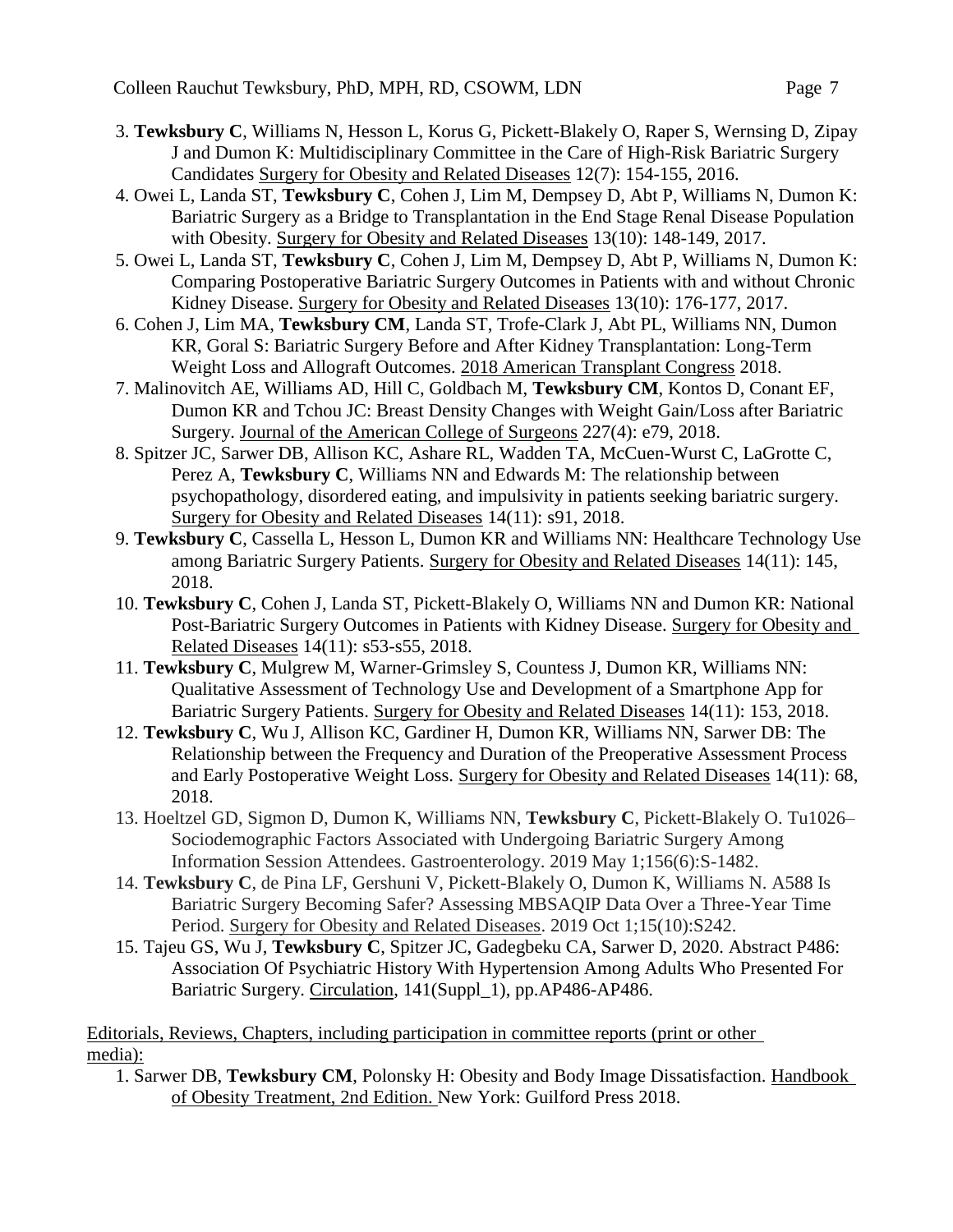2. **Tewksbury, CM**: Bariatric Surgery. Clinical Case Studies for the Nutrition Care Process, 2nd Edition 2020.

## Alternative Media (Last 5 Years):

- 1. **Tewksbury, CM**: National RD Day Facebook Live Chat. Penn Medicine March 11, 2015.
- 2. **Tewksbury, CM**: What a Registered Dietitian Can Do for You. Metabolic and Bariatric Surgery Blog: Penn Medicine March 2015 Notes: https://www.pennmedicine.org/updates/blogs/metabolic-and-bariatric-surgeryblog/2015/march/what-a-registered-dietitian-can-do-for-you.
- 3. Interviewed: Is weight loss before bariatric surgery worth it? Temple University College of Public Health. January 2017 Notes: https://cph.temple.edu/news/weight-loss-bariatricsurgery-worth-it
- 4. Interviewed by Rush IR: Losing weight after menopause is tough. Here are tips that may help. Philadelphia Inquirer May 19, 2017.
- 5. Interviewed by Geggel L: Why Does Hunger Vanish When You Ignore It Long Enough? Live Science July 22, 2017 Notes: https://www.livescience.com/59897-why-hunger-subsideswhen-ignored.html.
- 6. Interviewed: Member Spotlight: Colleen Tewksbury. Pennsylvania Academy of Nutrition and Dietetics Newsletter October 2017 Notes: https://eatrightpa.org/member-spotlight-colleentewksbury/
- 7. Interviewed: Penn Medicine Launches First App for Bariatric Surgery Patients Using Apple CareKit. Scientific Computing December 2017 Notes: https://www.scientificcomputing.com/news/2017/12/penn-medicine-launches-first-appbariatric-surgery-patients-using-apple-carekit
- 8. Interviewed by Haskins O: Penn Medicine launches bariatric surgery Penn Life Gained App. Bariatric News December 5, 2017 Notes: http://www.bariatricnews.net/?q=news/112921/penn-medicine-launches-bariatric-surgerypenn-life-gained-app
- 9. Interviewed by Johns M: Penn Medicine app designed to help patients manage bariatric surgery requirements. Patient Daily December 2017 Notes: https://patientdaily.com/stories/511285249-penn-medicine-app-designed-to-help-patientsmanage-bariatric-surgery-requirements
- 10. Interviewed by Pejcic N: Penn Medicine launches CareKit-based app for bariatric surgery patients. mHealth Spot December 2017 Notes: http://mhealthspot.com/2017/12/pennmedicine-launches-carekitbased-app-bariatric-surgery-patients/
- 11. Interviewed: On National Hotdog Day, Penn dietitian offers alternatives for summer classic. Philly VOICE July 18, 2018 Notes: https://www.phillyvoice.com/national-hot-dog-daypenn-dietitian-alternatives-summer-classic/
- 12. Interviewed: Health Impact of highly processed summertime staples. News Medical July 19, 2018 Notes: https://www.news-medical.net/news/20180719/Health-impact-of-highlyprocessed-summertime-staples.aspx
- 13. Interviewed: PACT Digital Innovation Award Promotion Video. PACT 2018 Notes: https://youtu.be/ydPRmpZh4Do